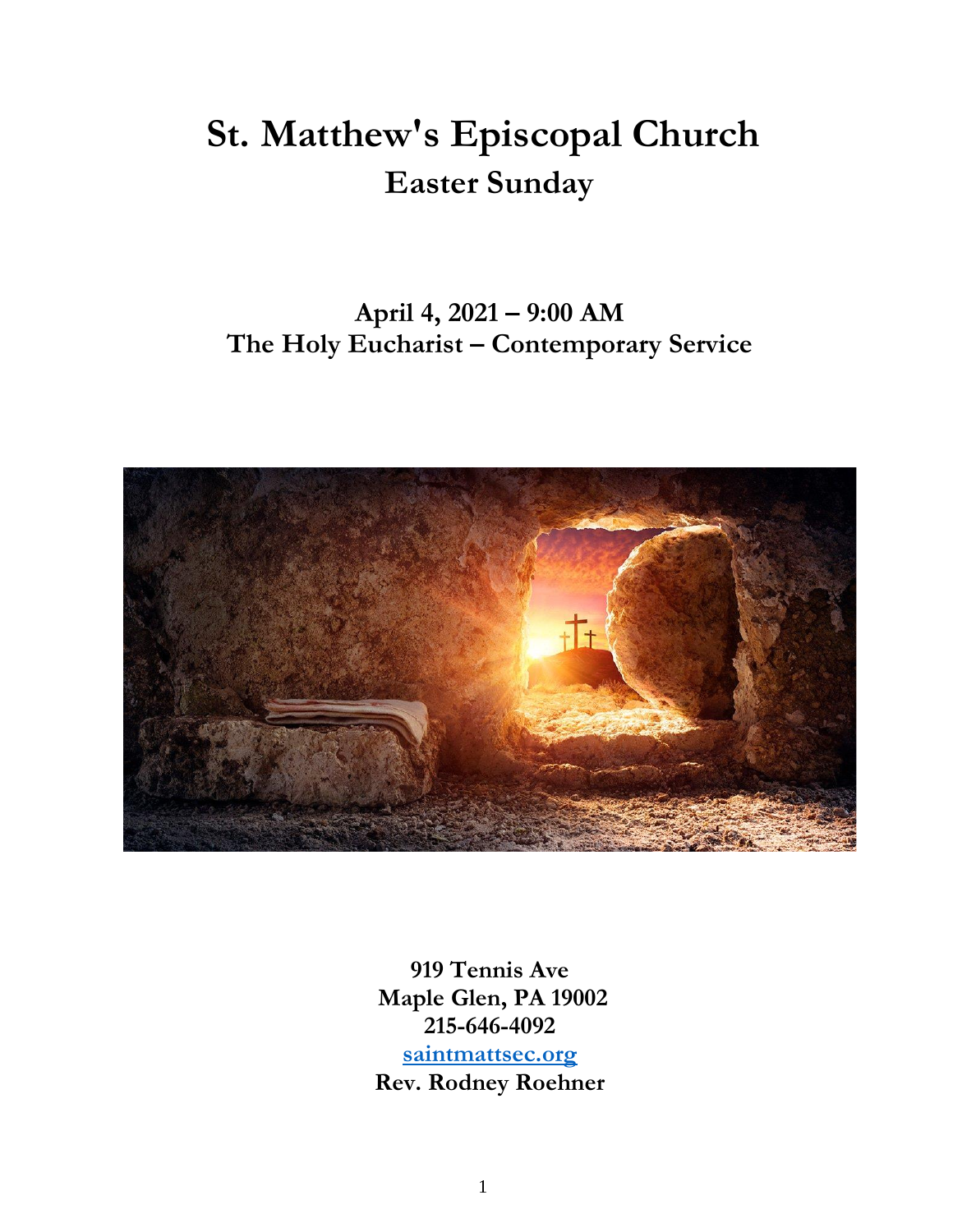**Gather** *Jesus Christ Is Risen Today* **by Charles Wesley, Davidica & Chapman** *Celebrant*  $\bullet$  Alleluia. Christ is risen. *People* **The Lord is risen indeed. Alleluia.**

*The Celebrant continues with the Collect of Purity*

Almighty God, to you all hearts are open, all desires known, and from you no secrets are hid: Cleanse the thoughts of our hearts by the inspiration of your Holy Spirit, that we may perfectly love you, and worthily magnify your holy Name; through Christ our Lord. **Amen.**

*Celebrant* The Lord be with you. *People* **And also with you.** *Celebrant* Let us pray.

Almighty God, who through your only-begotten Son Jesus Christ overcame death and opened to us the gate of everlasting life: Grant that we, who celebrate with joy the day of the Lord's resurrection, may be raised from the death of sin by your lifegiving Spirit; through Jesus Christ our Lord, who lives and reigns with you and the Holy Spirit, one God, now and for ever.

*People* **Amen.**

## **The Lessons** *Please be seated*

## First Reading **Acts** 10:34-43

Peter began to speak to Cornelius and the other Gentiles: "I truly understand that God shows no partiality, but in every nation anyone who fears him and does what is right is acceptable to him. You know the message he sent to the people of Israel, preaching peace by Jesus Christ--he is Lord of all. That message spread throughout Judea, beginning in Galilee after the baptism that John announced: how God

## **Praise** *King of Kings* **by Brooke, Ligertwood, & Ingram**

**The Collect of the Day**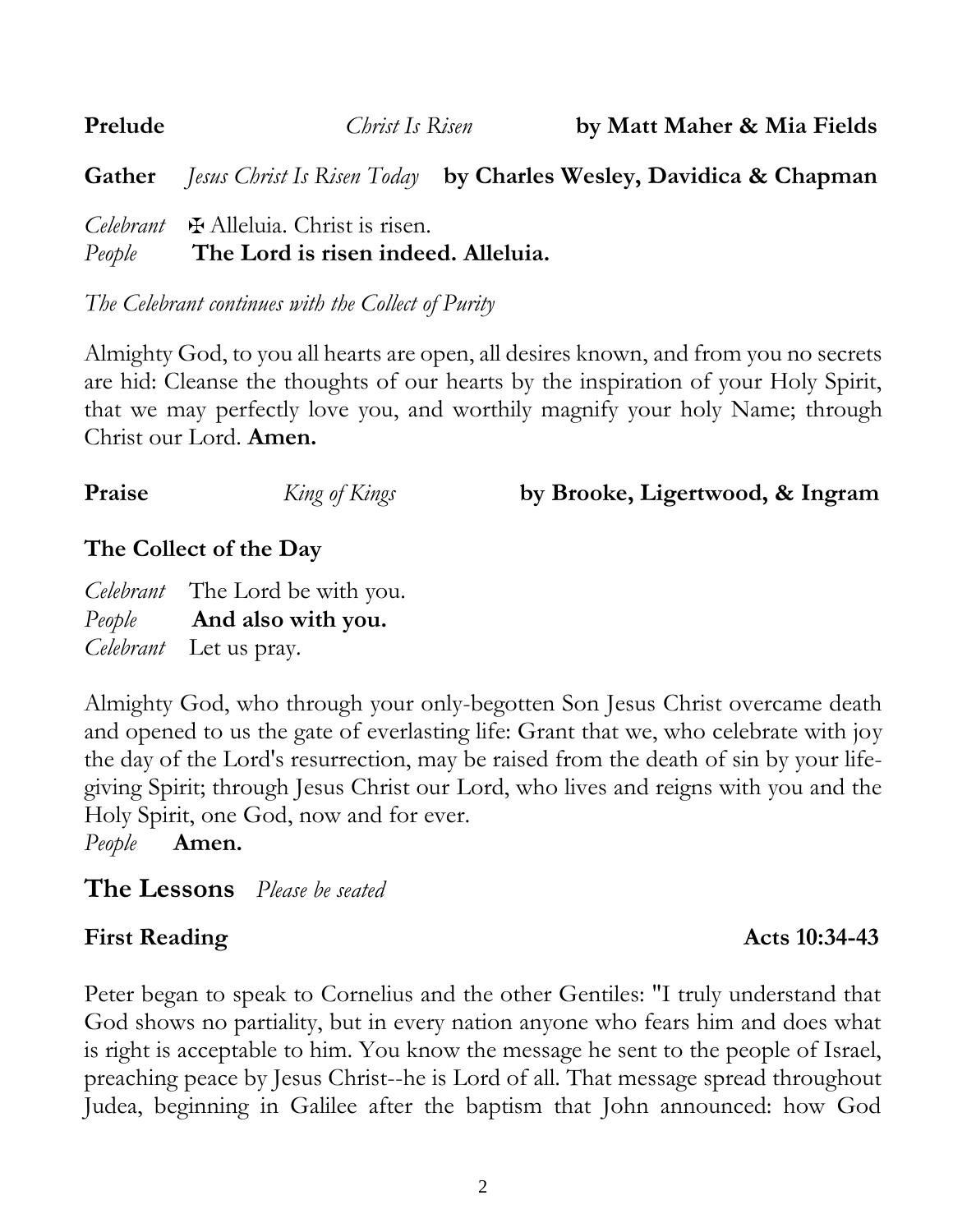anointed Jesus of Nazareth with the Holy Spirit and with power; how he went about doing good and healing all who were oppressed by the devil, for God was with him. We are witnesses to all that he did both in Judea and in Jerusalem. They put him to death by hanging him on a tree; but God raised him on the third day and allowed him to appear, not to all the people but to us who were chosen by God as witnesses, and who ate and drank with him after he rose from the dead. He commanded us to preach to the people and to testify that he is the one ordained by God as judge of the living and the dead. All the prophets testify about him that everyone who believes in him receives forgiveness of sins through his name."

 The Word of the Lord. *People* **Thanks be to God.**

### **Psalm 118:1-2, 14-24 (read responsively by whole verse)**

1 Give thanks to the Lord, for he is good; \* his mercy endures for ever.

### **2 Let Israel now proclaim, \* "His mercy endures for ever."**

14 The Lord is my strength and my song,  $*$ and he has become my salvation.

### **15 There is a sound of exultation and victory \* in the tents of the righteous:**

16 "The right hand of the Lord has triumphed! \* the right hand of the Lord is exalted! the right hand of the Lord has triumphed!"

### **17 I shall not die, but live, \* and declare the works of the Lord.**

18 The Lord has punished me sorely, \* but he did not hand me over to death.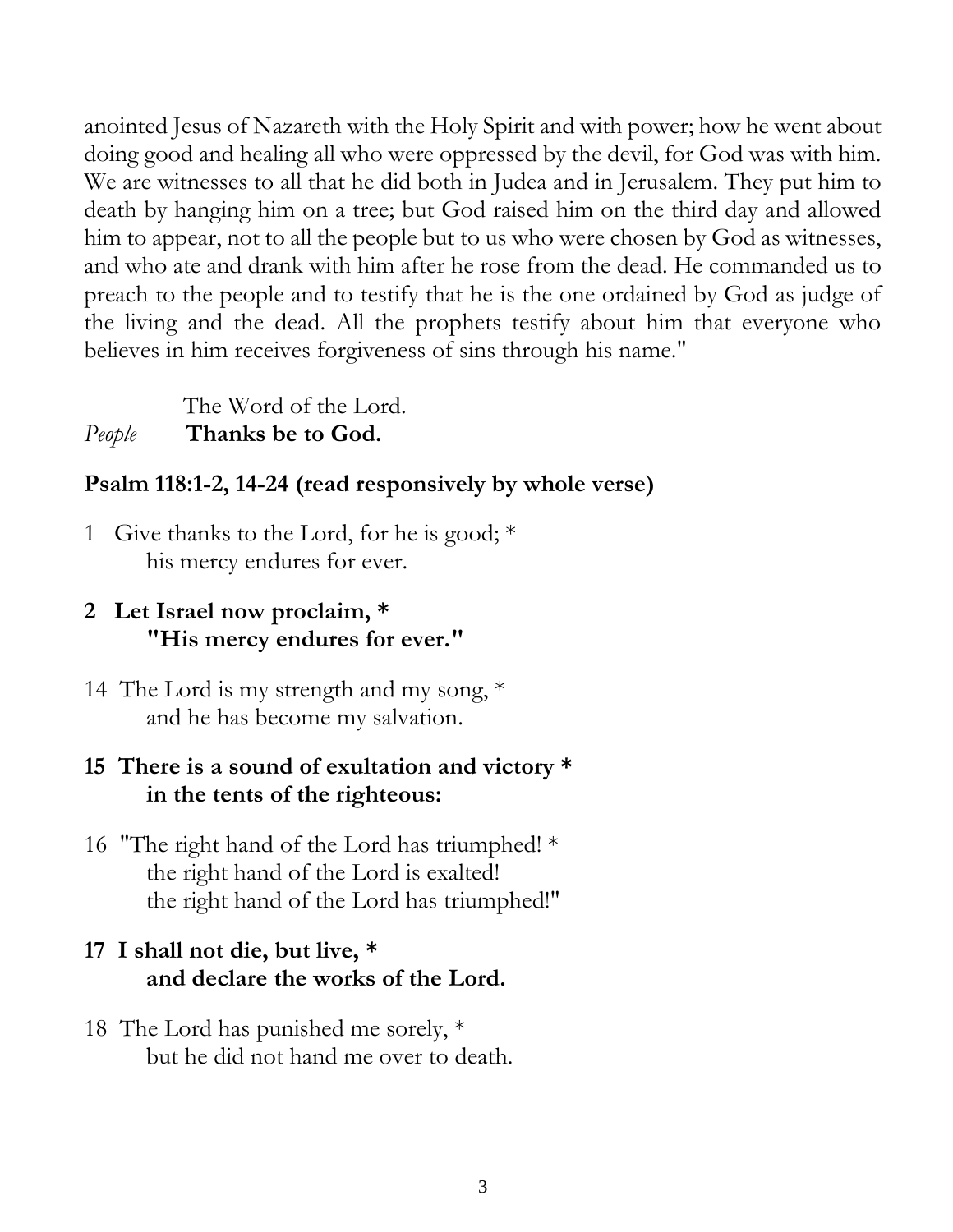- **19 Open for me the gates of righteousness; \* I will enter them; I will offer thanks to the Lord.**
- 20 "This is the gate of the Lord; \* he who is righteous may enter."

### **21 I will give thanks to you, for you answered me \* and have become my salvation.**

22 The same stone which the builders rejected  $*$ has become the chief cornerstone.

### **23 This is the Lord's doing, \* and it is marvelous in our eyes.**

24 On this day the Lord has acted;  $*$ we will rejoice and be glad in it.

### **Second Reading I Corinthians 15:1-11**

I would remind you, brothers and sisters, of the good news that I proclaimed to you, which you in turn received, in which also you stand, through which also you are being saved, if you hold firmly to the message that I proclaimed to you--unless you have come to believe in vain. For I handed on to you as of first importance what I in turn had received: that Christ died for our sins in accordance with the scriptures, and that he was buried, and that he was raised on the third day in accordance with the scriptures, and that he appeared to Cephas, then to the twelve. Then he appeared to more than five hundred brothers and sisters at one time, most of whom are still alive, though some have died. Then he appeared to James, then to all the apostles. Last of all, as to one untimely born, he appeared also to me. For I am the least of the apostles, unfit to be called an apostle, because I persecuted the church of God. But by the grace of God I am what I am, and his grace toward me has not been in vain. On the contrary, I worked harder than any of them--though it was not I, but the grace of God that is with me. Whether then it was I or they, so we proclaim and so you have come to believe.

 The Word of the Lord. *People* **Thanks be to God.**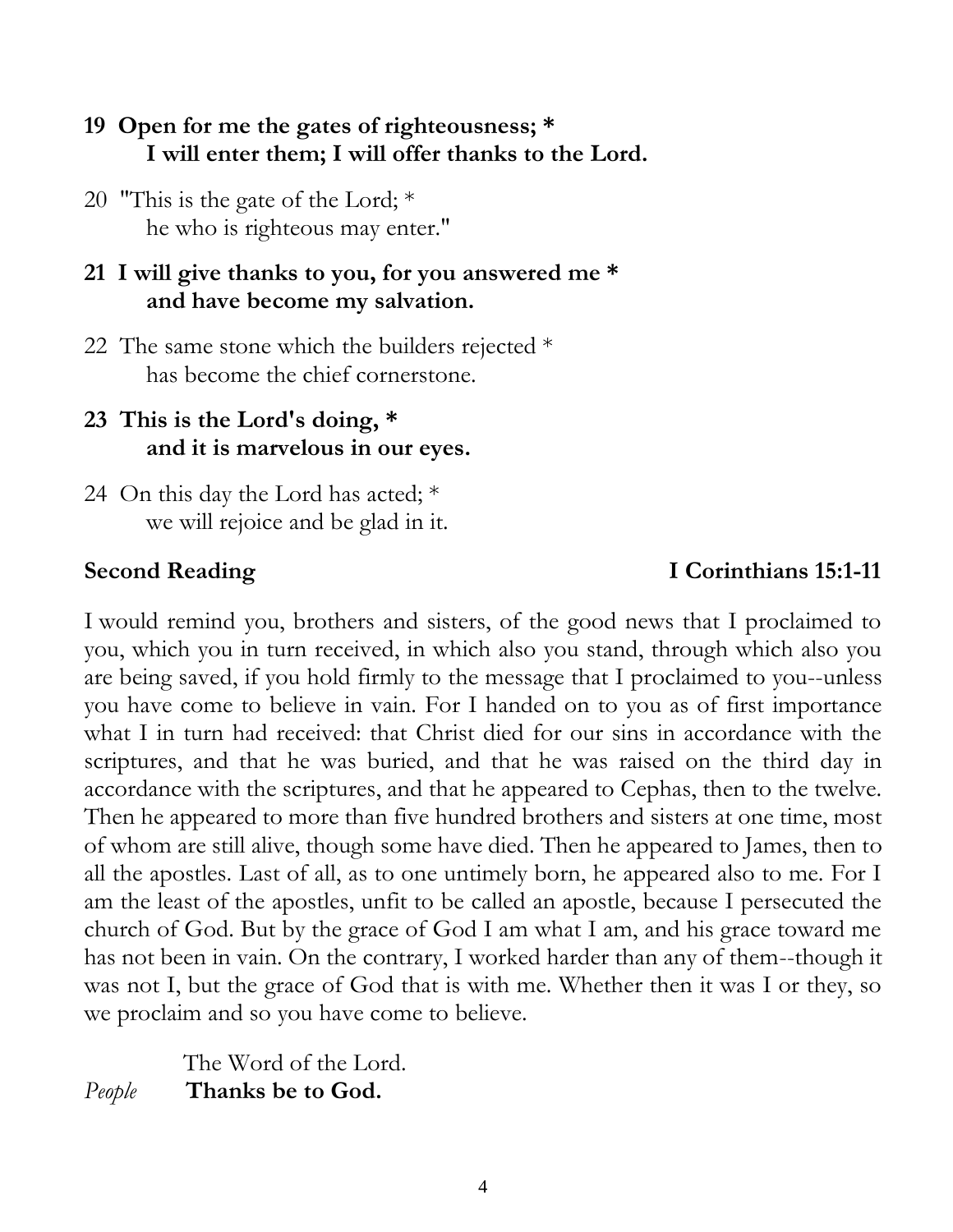### **Gospel John 20:1-18**

## The Holy Gospel of our Lord Jesus Christ according to John. *People* **Glory to you, Lord Christ.**

Early on the first day of the week, while it was still dark, Mary Magdalene came to the tomb and saw that the stone had been removed from the tomb. So she ran and went to Simon Peter and the other disciple, the one whom Jesus loved, and said to them, "They have taken the Lord out of the tomb, and we do not know where they have laid him." Then Peter and the other disciple set out and went toward the tomb. The two were running together, but the other disciple outran Peter and reached the tomb first. He bent down to look in and saw the linen wrappings lying there, but he did not go in. Then Simon Peter came, following him, and went into the tomb. He saw the linen wrappings lying there, and the cloth that had been on Jesus' head, not lying with the linen wrappings but rolled up in a place by itself. Then the other disciple, who reached the tomb first, also went in, and he saw and believed; for as yet they did not understand the scripture, that he must rise from the dead. Then the disciples returned to their homes. But Mary stood weeping outside the tomb. As she wept, she bent over to look into the tomb; and she saw two angels in white, sitting where the body of Jesus had been lying, one at the head and the other at the feet. They said to her, "Woman, why are you weeping?" She said to them, "They have taken away my Lord, and I do not know where they have laid him." When she had said this, she turned around and saw Jesus standing there, but she did not know that it was Jesus. Jesus said to her, "Woman, why are you weeping? Whom are you looking for?" Supposing him to be the gardener, she said to him, "Sir, if you have carried him away, tell me where you have laid him, and I will take him away." Jesus said to her, "Mary!" She turned and said to him in Hebrew, "Rabbouni!" (which means Teacher). Jesus said to her, "Do not hold on to me, because I have not yet ascended to the Father. But go to my brothers and say to them, 'I am ascending to my Father and your Father, to my God and your God.'" Mary Magdalene went and announced to the disciples, "I have seen the Lord"; and she told them that he had said these things to her.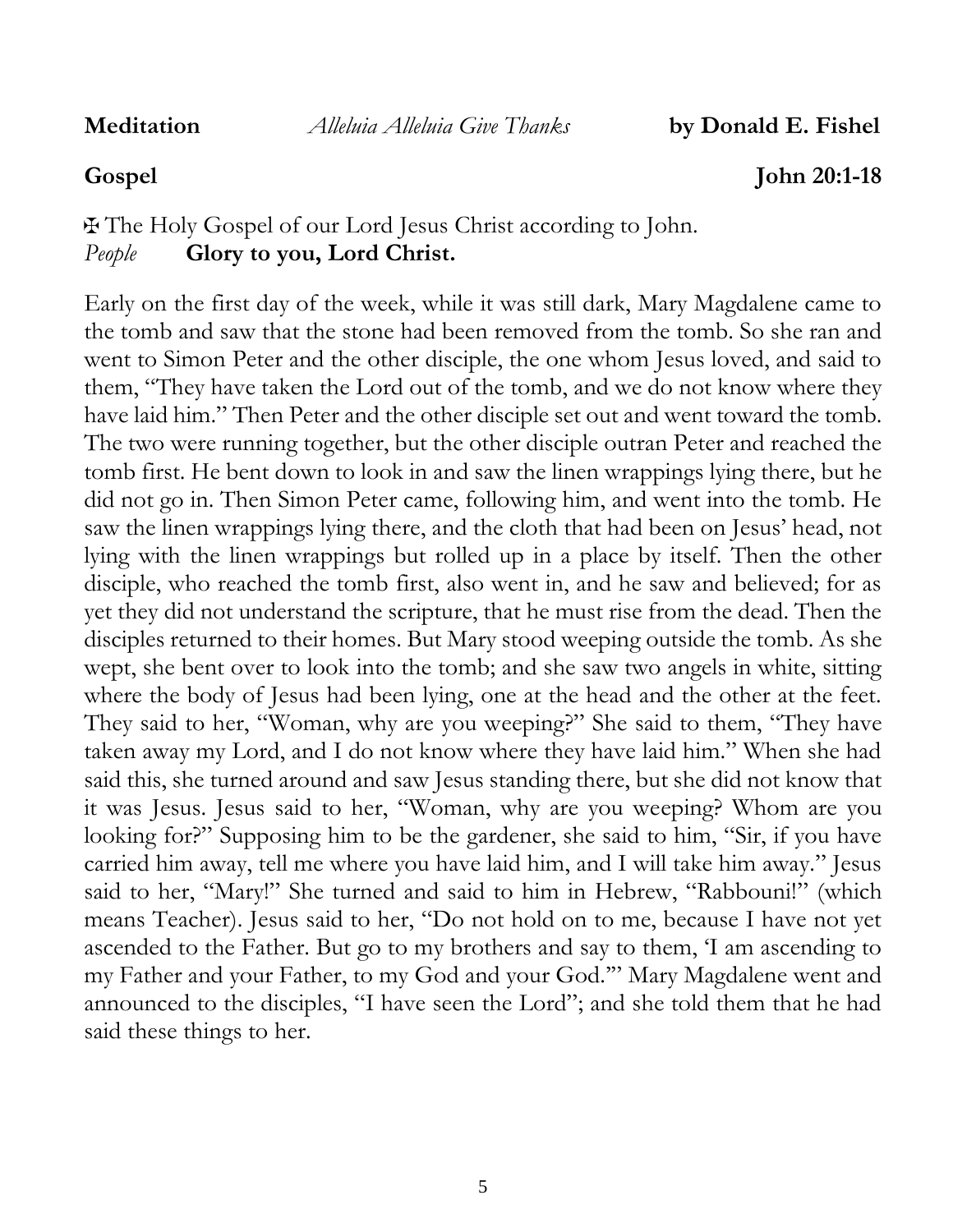The Gospel of the Lord. *People* **Praise to you, Lord Christ.**

### **The Sermon** *(seated)* Rev. Rodney Roehner

### **Nicene Creed**

**We believe in one God, the Father, the Almighty, maker of heaven and earth, of all that is, seen and unseen. We believe in one Lord, Jesus Christ, the only Son of God, eternally begotten of the Father, God from God, Light from Light, true God from true God, begotten, not made, of one Being with the Father. Through him all things were made. For us and for our salvation he came down from heaven: by the power of the Holy Spirit he became incarnate from the Virgin Mary, and was made man. For our sake he was crucified under Pontius Pilate; he suffered death and was buried. On the third day he rose again in accordance with the Scriptures; he ascended into heaven and is seated at the right hand of the Father. He will come again in glory to judge the living and the dead, and his kingdom will have no end. We believe in the Holy Spirit, the Lord, the giver of life, who proceeds from the Father and the Son. With the Father and the Son he is worshiped and glorified. He has spoken through the Prophets. We believe in one holy Catholic and Apostolic Church. We acknowledge one baptism for the forgiveness of sins. We look for the resurrection of the dead, and the life of the world to come. Amen.**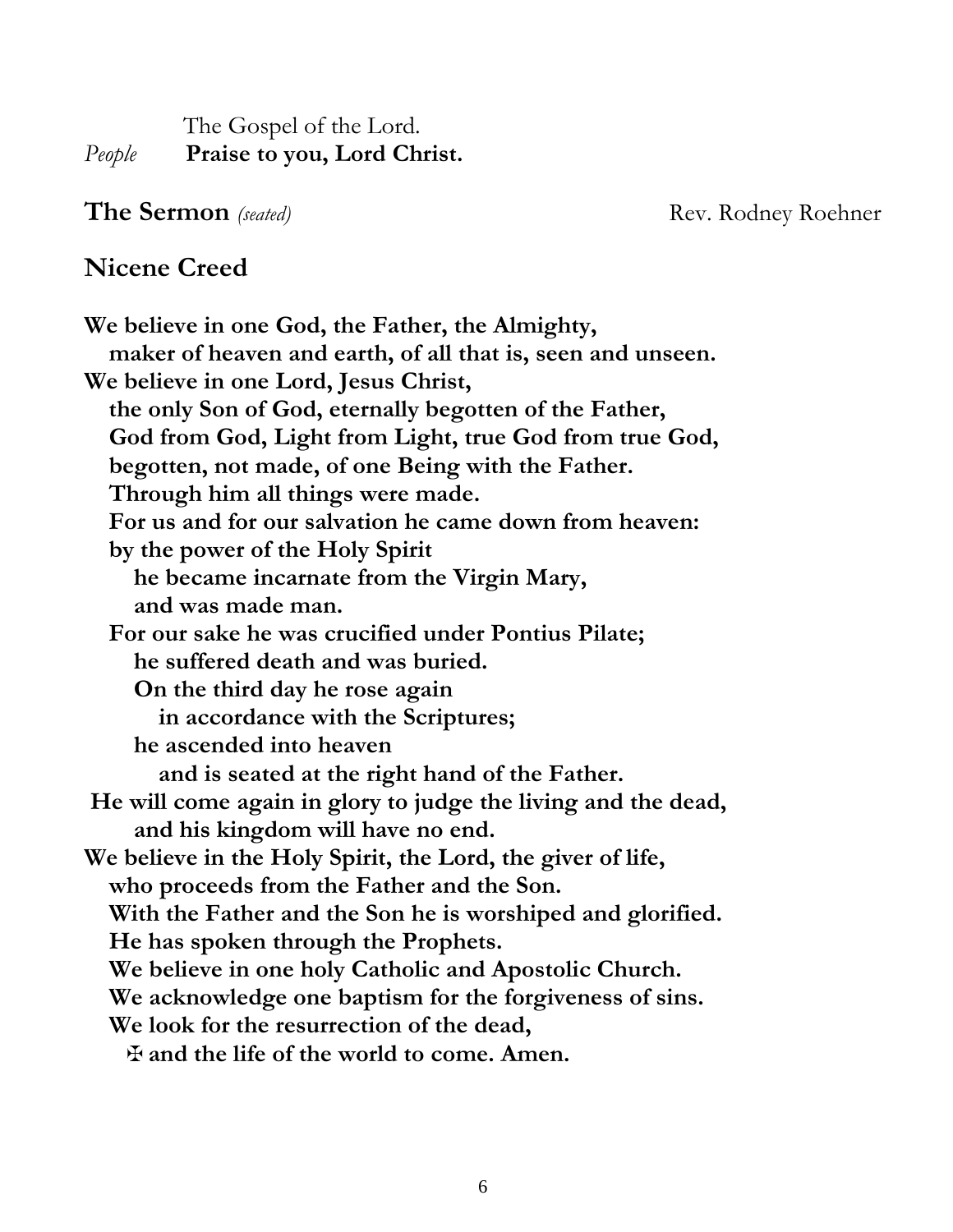## **The Prayers of the People**

Father, we pray for your holy Catholic Church; **That we all may be one.**

Grant that every member of the Church may truly and humbly serve you;

## **That your Name may be glorified by all people.**

We pray for Daniel our bishop, Rodney our priest, and for all bishops, priests, and deacons;

## **That they may be faithful ministers of your Word and Sacraments.**

We pray for Joseph our President, Thomas our Governor, and all who govern and hold authority in the nations of the world;

## **That there may be justice and peace on the earth.**

Give us grace to do your will in all that we undertake;

## **That our works may find favor in your sight.**

Have compassion on those who suffer from any grief or trouble, especially Terry, Carol, Edward, Dick, Karen, Lou, June, Margaret, Constance, Priscilla, Bob, Kathy, Nancy, Doris, Joe, Ava, Greg, Jeryl and all those with the coronavirus; **That they may be delivered from their distress.**

Give to the departed in whose memory the flowers are given, eternal rest. **Let light perpetual shine upon them.**

We praise you for the Ever-blessed Virgin Mary, St. Matthew, our patron, and all your saints who have entered into joy;

### **May we also come to share in your heavenly kingdom.**

Let us pray for our own needs and those of others. We pray for our church family and preschool, for all who serve our nation in the armed forces and their families, for first responders and health care workers, for those celebrating their birthdays and wedding anniversaries. We also pray for the protection of persecuted Christians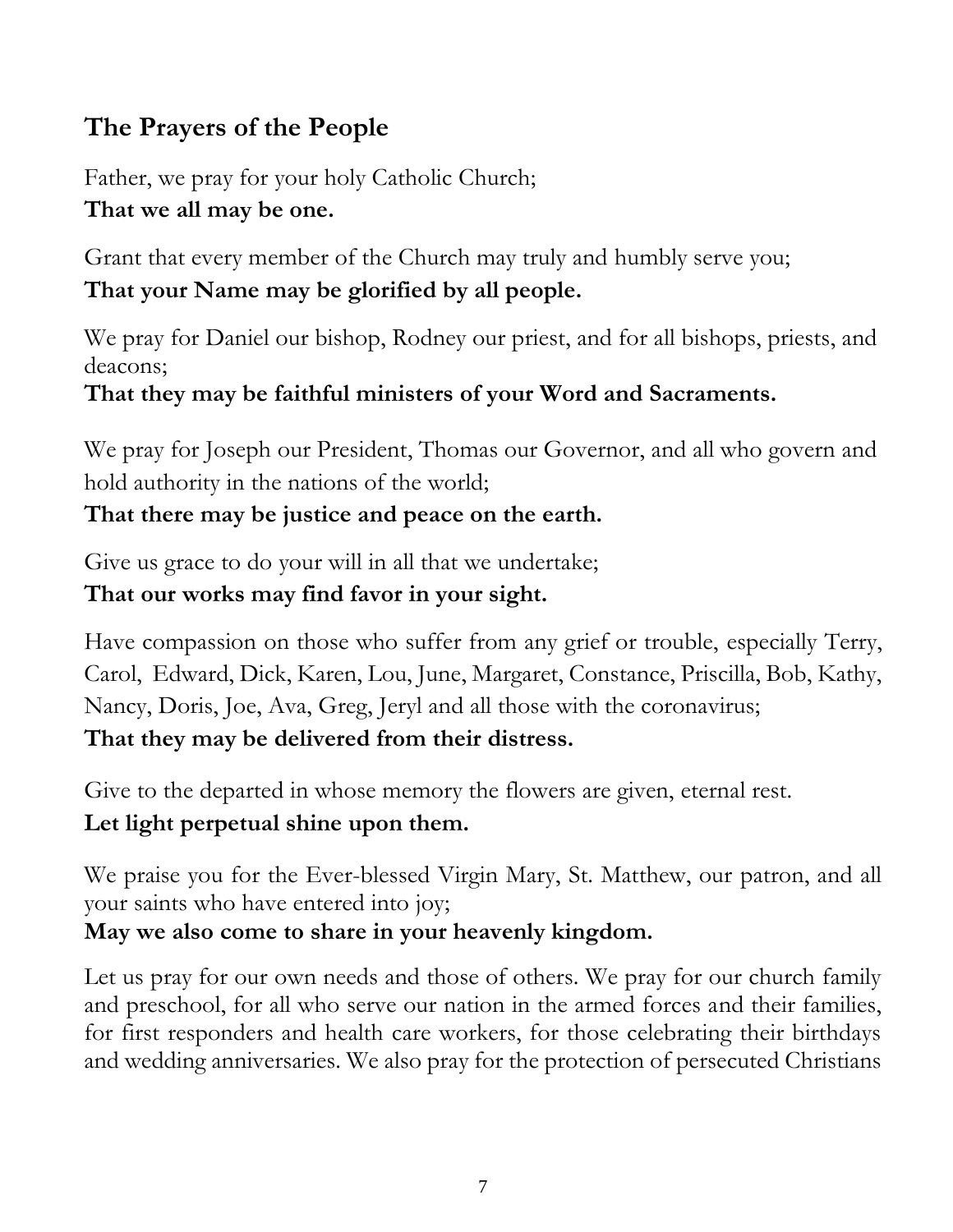throughout the world, and that all may come to the knowledge and love of Christ. I invite your own prayers and intercessions.

## **General Confession**

*Celebrant* Let us confess our sins against God and our neighbor.

*All* **Most merciful God, we confess that we have sinned against you in thought, word, and deed, by what we have done, and by what we have left undone. We have not loved you with our whole heart; we have not loved our neighbors as ourselves. We are truly sorry and we humbly repent. For the sake of your Son Jesus Christ, have mercy on us and forgive us; that we may delight in your will, and walk in your ways, to the glory of your Name. Amen.**

*Celebrant* Almighty God have mercy on you, forgive  $\mathbf{\Psi}$  you all your sins through our Lord Jesus Christ, strengthen you in all goodness, and by the power of the Holy Spirit keep you in eternal life. **Amen.**

## **The Peace** *(all stand)*

*Celebrant* The peace of the Lord be always with you. *People* **And also with you.**

### **Announcements**

**Offertory** *For All You've Done* **by Reuben Morgan**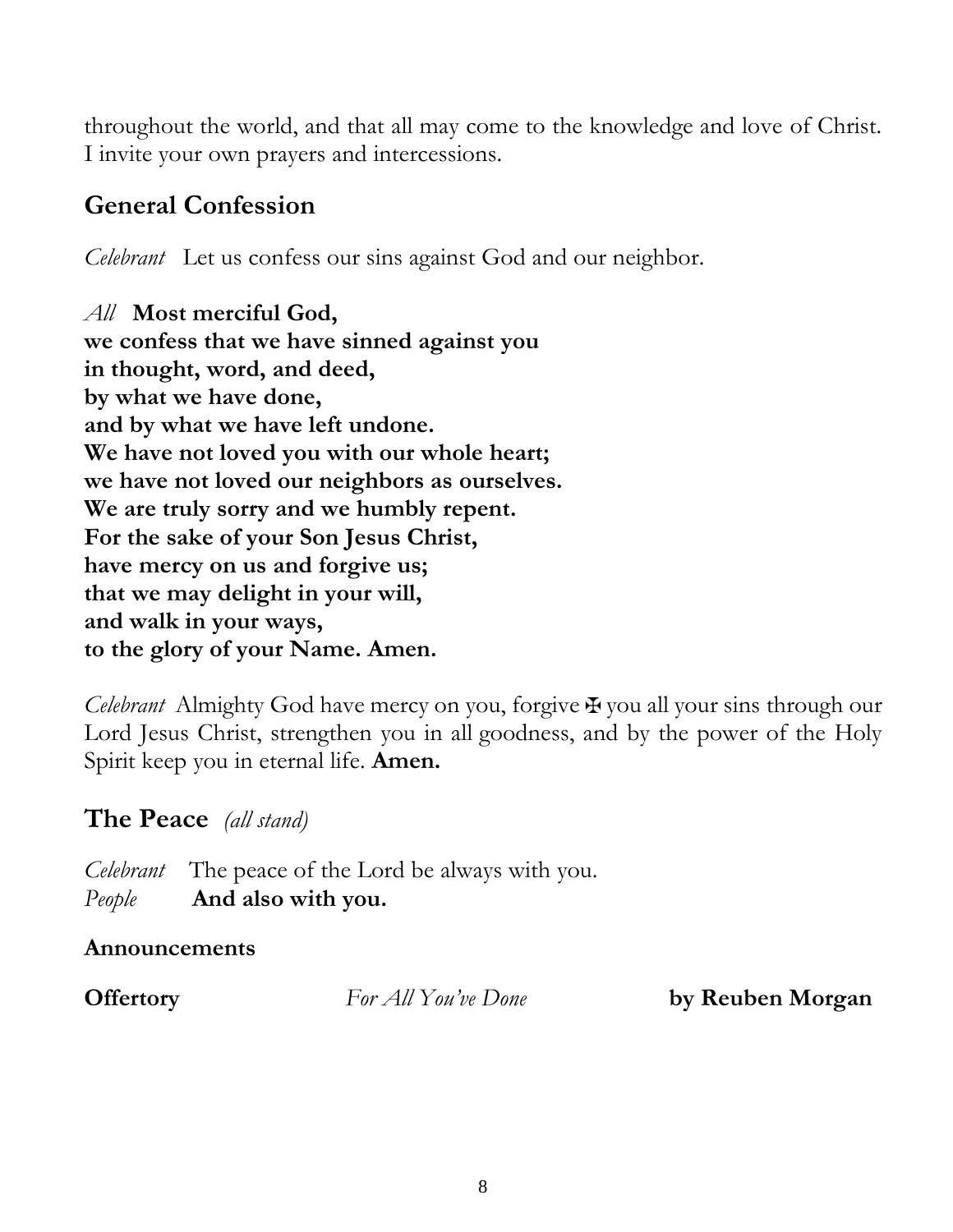## **Eucharistic Prayer B**

| <i>Celebrant</i> The Lord be with you.                   |
|----------------------------------------------------------|
| <i>People</i> <b>And also with you.</b>                  |
| <i>Celebrant</i> Lift up your hearts.                    |
| <i>People</i> We lift them to the Lord.                  |
| <i>Celebrant</i> Let us give thanks to the Lord our God. |
| People It is right to give him thanks and praise.        |

### *The Celebrant continues*

It is right, and a good and joyful thing, always and everywhere to give thanks to you, Father Almighty, Creator of heaven and earth.

But chiefly are we bound to praise you for the glorious resurrection of your Son Jesus Christ our Lord; for he is the true Paschal Lamb, who was sacrificed for us, and has taken away the sin of the world. By his death he has destroyed death, and by his rising to life again he has won for us everlasting life.

Therefore we praise you, joining our voices with Angels and Archangels and with all the company of heaven, who for ever sing this hymn to proclaim the glory of your Name.

**Sanctus** *Holy Holy Holy* **by Larry Hampton**

### *The Celebrant continues*

We give thanks to you, O God, for the goodness and love which you have made known to us in creation; in the calling of Israel to be your people; in your Word spoken through the prophets; and above all in the Word made flesh, Jesus, your Son. For in these last days you sent him to be incarnate from the Virgin Mary, to be the Savior and Redeemer of the world. In him, you have delivered us from evil, and made us worthy to stand before you. In him, you have brought us out of error into truth, out of sin into righteousness, out of death into life.

On the night before he died for us, our Lord Jesus Christ took bread; and when he had given thanks to you, he broke it, and gave it to his disciples, and said, "Take, eat: This is my Body, which is given for you. Do this for the remembrance of me."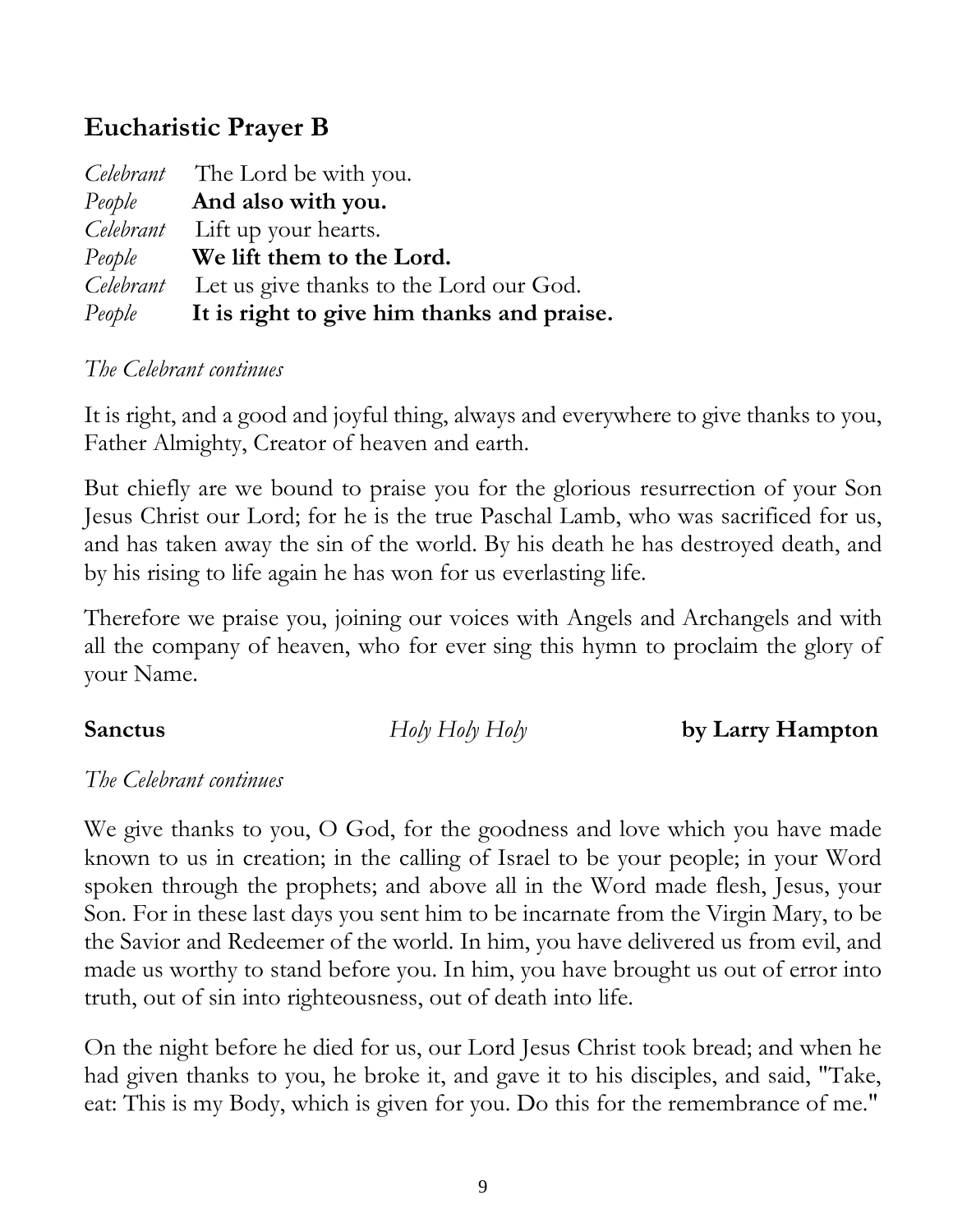After supper he took the cup of wine; and when he had given thanks, he gave it to them, and said, "Drink this, all of you: This is my Blood of the new Covenant, which is shed for you and for many for the forgiveness of sins. Whenever you drink it, do this for the remembrance of me."

Therefore, according to his command, O Father,

### *Celebrant and People*

### **We remember his death, We proclaim his resurrection, We await his coming in glory;**

### *The Celebrant continues*

And we offer our sacrifice of praise and thanksgiving to you, O Lord of all; presenting to you, from your creation, this bread and this wine.

We pray you, gracious God, to send your Holy Spirit upon these gifts that they may be the Sacrament of the Body of Christ and his Blood of the new Covenant. Unite us to your Son in his sacrifice, that we may be acceptable through him, being sanctified by the Holy Spirit. In the fullness of time, put all things in subjection under your Christ, and bring us to that heavenly country where, with the Ever-Blessed Virgin Mary, Blessed Matthew, our patron, and all your saints, we may enter the everlasting heritage of your sons and daughters; through Jesus Christ our Lord, the firstborn of all creation, the head of the Church, and the author of our salvation.

By him, and with him, and in him, in the unity of the Holy Spirit all honor and glory is yours, Almighty Father, now and for ever. **AMEN***.*

And now, as our Savior Christ has taught us, we are bold to say,

**Our Father, who art in heaven, hallowed be thy Name, thy kingdom come, thy will be done, on earth as it is in heaven.**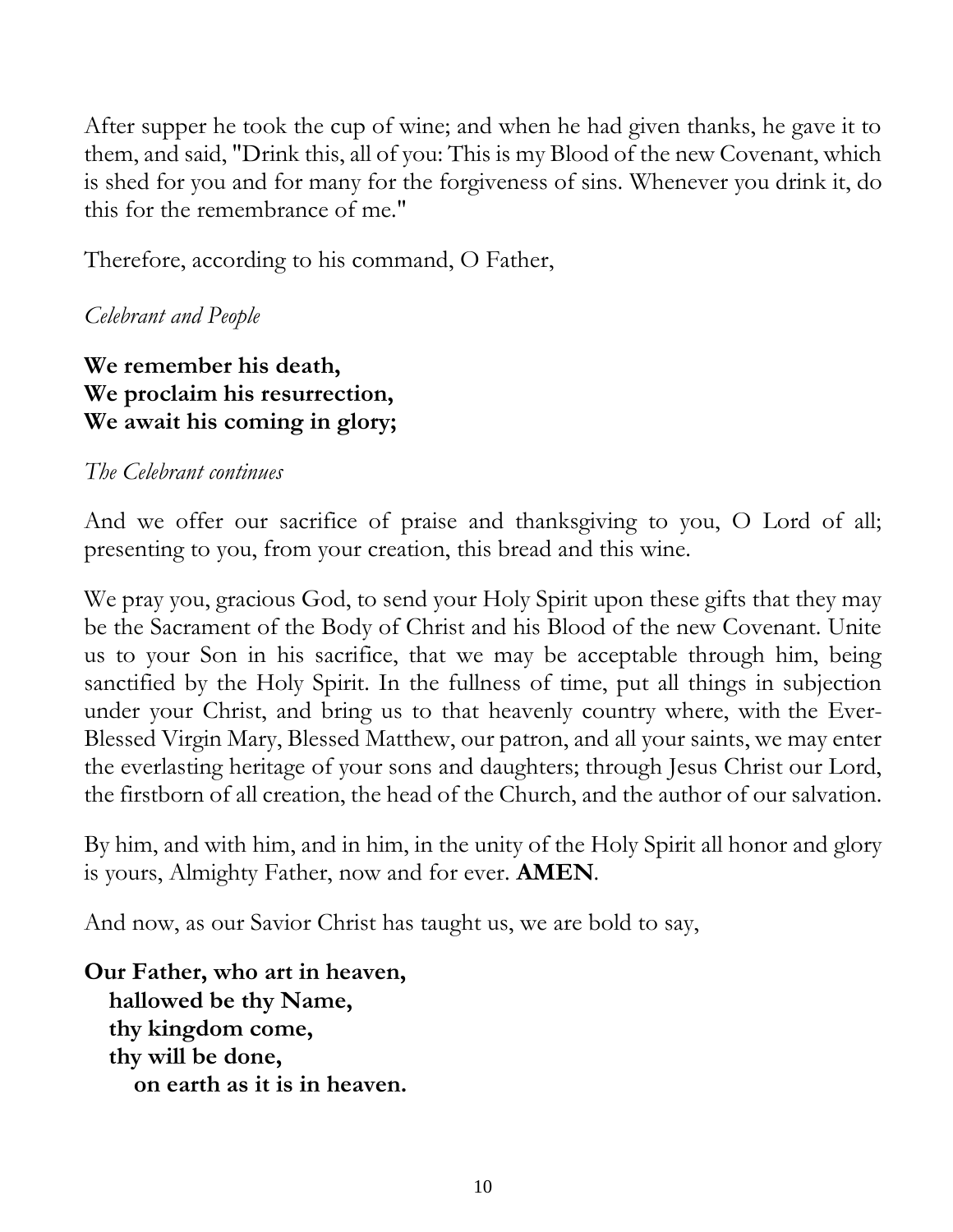**Give us this day our daily bread. And forgive us our trespasses, as we forgive those who trespass against us. And lead us not into temptation, but deliver us from evil. For thine is the kingdom, and the power, and the glory, for ever and ever. Amen.** 

## **The Breaking of the Bread**

*The Celebrant breaks the consecrated Bread. A period of silence is kept.*

*Celebrant* Alleluia. Christ our Passover is sacrificed for us; *People* **Therefore let us keep the feast. Alleluia.**

**Anthem** *Hallelujah Our God Reigns* **by Marty Sampson & Matthew Tennikoff**

*The Celebrant then faces the People while elevating the Sacrament and says*

The Gifts of God for the people of God.

### **Spiritual Communion** – *for those watching online*

In union, dear Lord, with the faithful at every altar of the Church where your Blessed Body and Blood are being offered to the Father, I desire to offer you praise and thanksgiving. I believe that you are truly present in the Holy Sacrament. And since I cannot at this time receive you sacramentally, I beseech you to come spiritually into my soul. I unite myself unto you, and embrace you with all the affections of my heart. Let me never be separated from you. Let me live and die in your Love. Amen.

**Communion Hymn** *The Wonder of the Cross* **by Robin Mark**

## **Post-Communion Prayer**

*Celebrant* Let us pray. *All* **Almighty and everliving God, we thank you for feeding us with the spiritual food**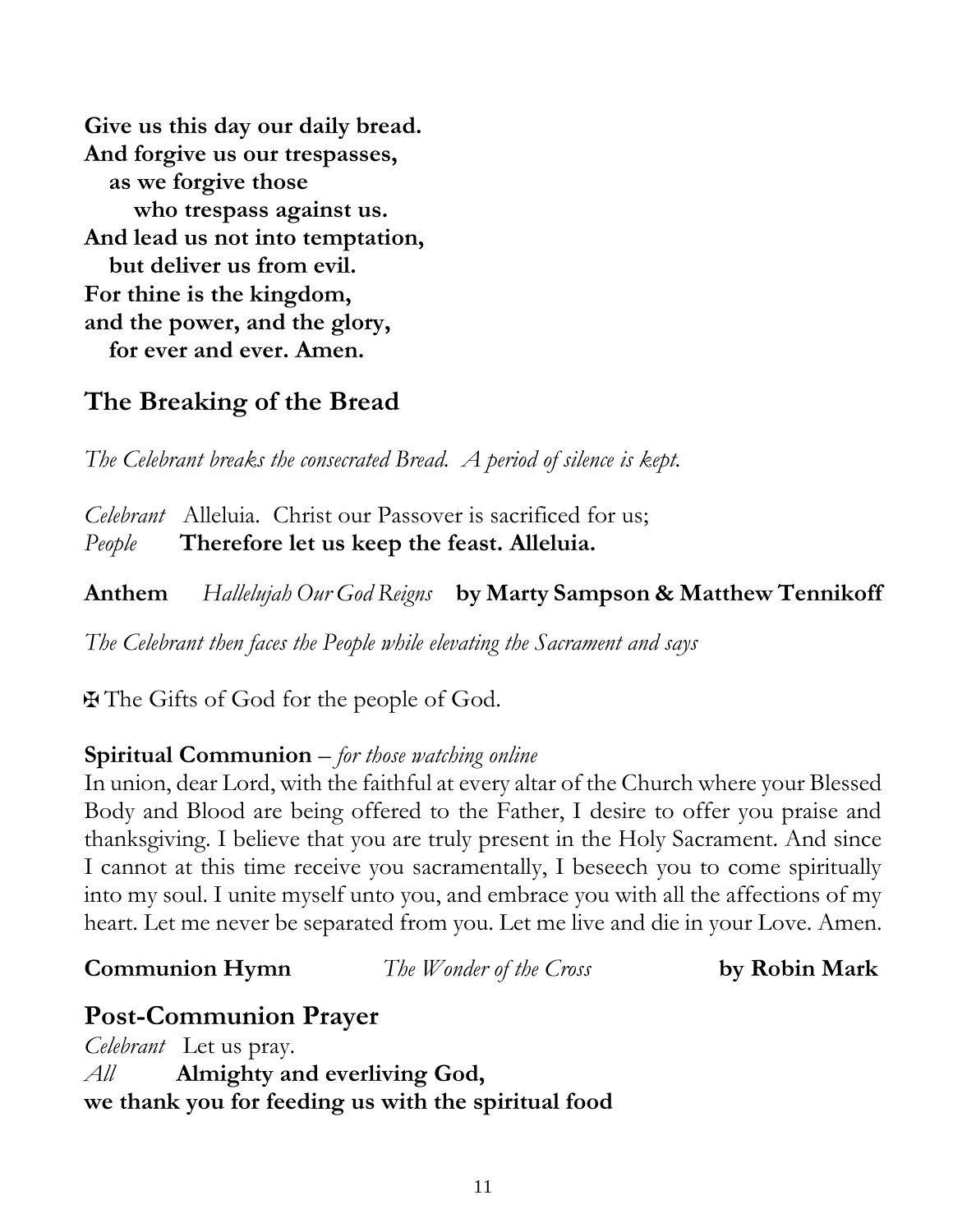**of the most precious Body and Blood of your Son our Savior Jesus Christ; and for assuring us in these holy mysteries that we are living members of the Body of your Son, and heirs of your eternal kingdom. And now, Father, send us out to do the work you have given us to do, to love and serve you as faithful witnesses of Christ our Lord. To him, to you, and to the Holy Spirit, be honor and glory, now and for ever. Amen.**

### *The Celebrant says the following blessing*

May the God of peace, who brought again from the dead our Lord Jesus Christ, the great Shepherd of the sheep, through the blood of the everlasting covenant, make you perfect in every good work to do his will, working in you that which is well pleasing in his sight; and the blessing of God Almighty, the Father, the Son, and the Holy Spirit, be among, and remain with you always **Amen.**

**Service Hymn** *Sing to the King* **by Billy J. Foote**

### **Dismissal**

*Celebrant* Let us go forth in the Name of Christ. Alleluia, alleluia. *People* **Thanks be to God. Alleluia, alleluia.**

### **Announcements**

**SAVE THE DATE! May 2, 2021:** Did you know that May 2, 2021 is the 50<sup>th</sup> anniversary of the groundbreaking for the original sanctuary (now the Parish Hall)? This calls for a celebration! An outdoor event is being planned with activities for children and fellowship for the adults of our church and nursery school communities. Stay tuned for more details in the coming weeks!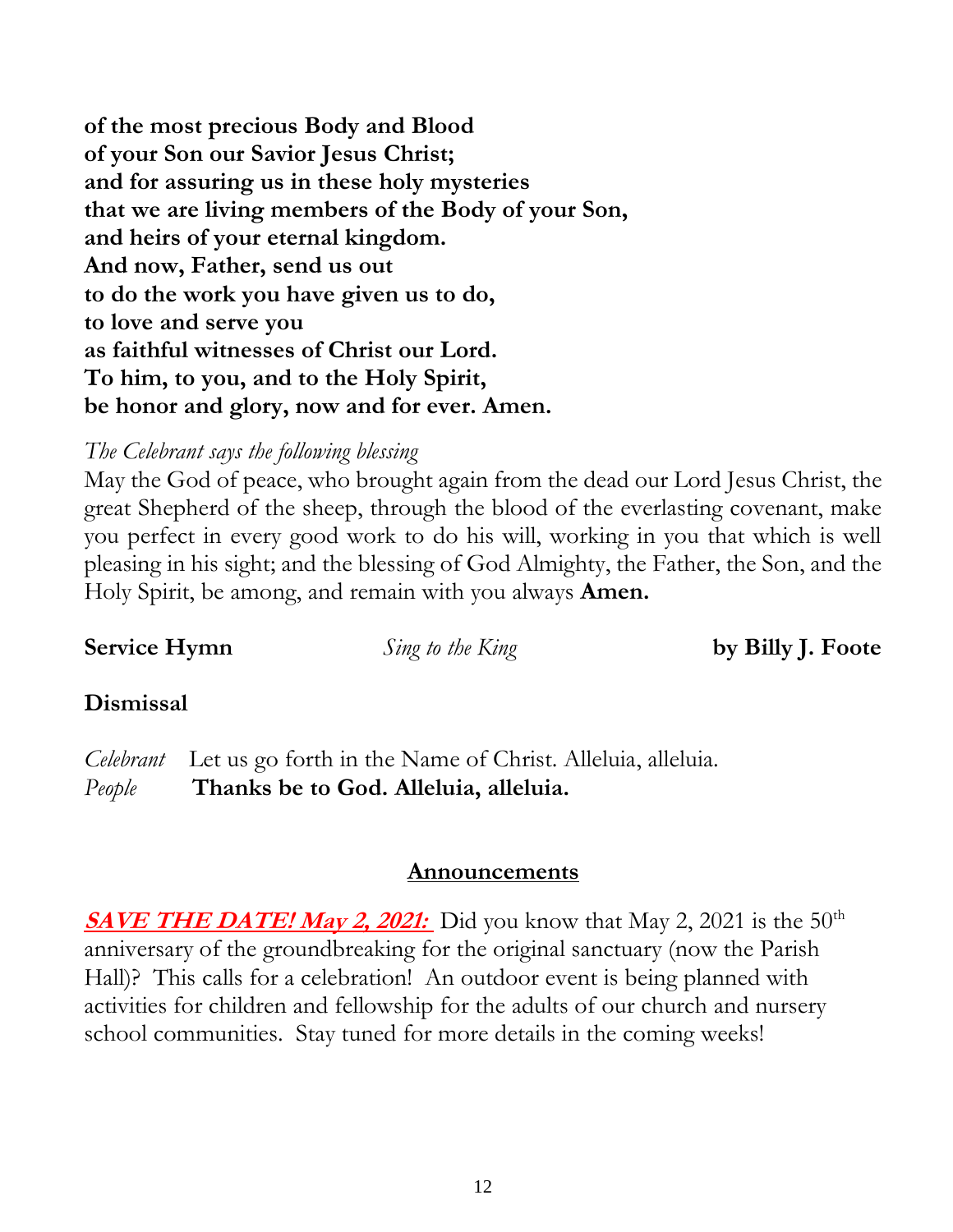## **Lifelong Learning**

### **Sundays, 11:45 a.m. (new time!), Adult Lifelong Learning Forum**

**There is no Adult Forum today, Easter Sunday.** Next week we return to our study of the Gospel of Mark. Please join us Sundays at 11:45 a.m. via  $\frac{\text{Zoom}}{\text{G}}$  for conversation and fellowship!

Jon Clark & Karen Randall, Adult LLL Leaders

### **Journey to Holy Week Sunday School and Resurrection Garden**

Our **flexible** and vibrant **pre-recorded Holy Week lesson** and activity are still available. Families with children aged 16 months through Grade 5 can:

- Watch and wonder with our CGS teachers as they tell the story of Jesus at Holy Week.
- Learn how to **create your very own Resurrection Garden!**
- Pick-Up free materials in the lower parking lot entrance to help you get started. Going fast, pick them up soon!

You can watch our lesson and view the step-by-step instructions by heading to: **<https://tinyurl.com/saintmattscgs>**

We know Sunday School is not the same without physically gathering together in the atria. It is our hope to gather outdoors sometime soon. For now, we pray our pre-recorded lessons help you and your child continue on the journey of faith while we remain separated.

### **Communion Under Special Circumstances**

Fr. Rodney will now be offering "Communion under Special Circumstances," which is based on the version found on pgs. 396-399 of the BCP. It is a brief service that enables those who are not ready to return to in-person worship to still come to church and receive Holy Communion. Things to know: this service is only between you and Fr. Rodney, all are masked, you will take the host as Fr. Rodney says the appropriate words, and it takes no longer than five minutes. Please contact Fr. Rodney at  $vector(a)$ saintmattsec.org to make an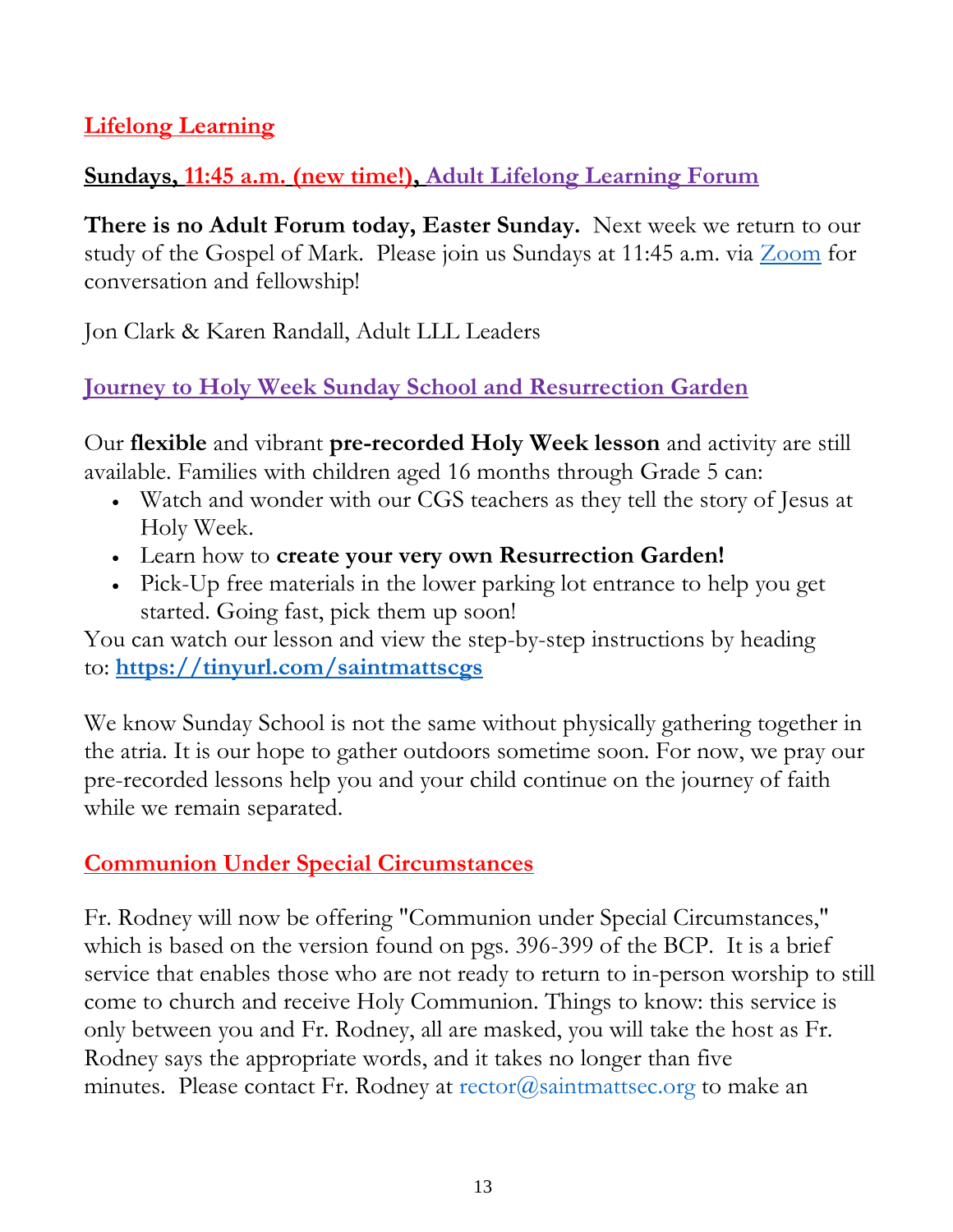appointment or ask further questions. If you would like to learn more about this opportunity, please click this [link](https://saintmattsec.org/2021/02/26/communion-under-special-circumstances/) for more information and a video.

### **YOUTH MINISTRY**

### **Youth Group Schedule: Mondays**

Youth Group is our program offering for both middle school and high school students. Join us on scheduled Monday evenings of each month for games, fun, fellowship, projects, and lively discussions about our faith. **Our next meeting will be in April, and will take place outside at St. Matthew's!** We are hoping to make Youth Group a bimonthly offering. Stay tuned for updates regarding dates.

## **The Teenage Prayer Experiment**

What do you already know about prayer? Has the practice ever been helpful for you? I wonder . . . might there be different ways for us to connect with God than we're used to? Join the members of our Youth Group as we work through a series of ongoing *experiments* titled, **The Teenage Prayer Experiment**. Each chapter of the book introduces a prayer practice (using labyrinths, Lego Bible modelling, prayer beads, prayer walking) and includes comments by youth who have tried out the experiments for themselves. Of course there is space for you to record your own thoughts. Email Anthony at  $\frac{\text{anthon}(a)}{\text{saintmattsec.org}}$  to reserve your free copy for personal use, and for discussion in monthly Youth Group meetings.

### **Feed The Hungry**

Many thanks to all who have responded to our calls for food to feed those in need over the past year. You may recall that we also monetarily support the Saint John's Norristown Feeding Ministry, Cecil and Grace Bean's Soup Kitchen. The envelopes you will find in the pews **on the 3rd Sunday** of each month are for contributions toward supporting this ministry. If you would like credit for your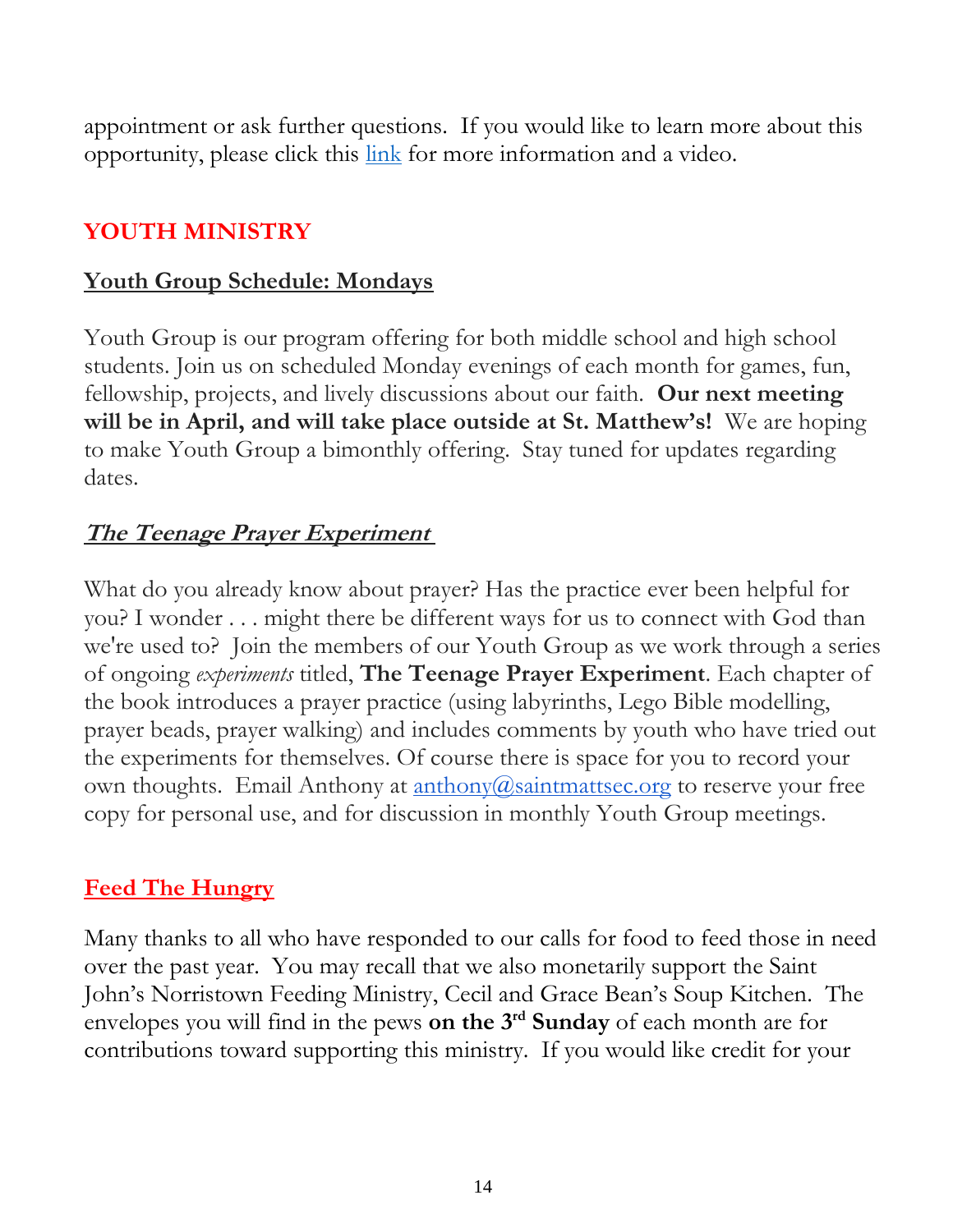donation on your contribution statements, please put your name and or pledge number on the envelope. Thank you!

## **Church Office**

Please note that the church office is CLOSED on **Mondays.** On the other weekdays, you can reach someone by phone (215.646.4092, press #1 for the Parish Manager) between the hours of 8:00 a.m. and 3:00 p.m. If you need to stop by the church for any reason, please call first to arrange a time, or to make sure that someone is on site to let you in. Thank you!

### **2021 EASTER FLOWERS TO THE GLORY OF GOD AND IN THANKSGIVING FOR HIS VICTORY OVER SIN AND DEATH THROUGH OUR LORD JESUS CHRIST**

### **IN THANKSGIVING:**

- 1. For Derek, Yuka, Julia & Alyssa by Jane Baker
- 2. For Susan Ricciardi and Jill Merrill by Jane Baker

## **IN MEMORY OF:**

- 1. Philip Collice, by Lois Collice
- 2. Lois & William Heginbothom, by The Piotrowski Family
- 3. Leonard Rollhauser, by The Piotrowski Family
- 4. Lucy & Al Piotrowski, by The Piotrowski Family
- 5. Our parents, by Carole Sable & David Brock
- 6. Jim & Nancy Dornan, Pam Davis & all the loved ones of the Dornan Family, by Jill & Jamie
- 7. Rhoda & Oliver Rhydderch, by Bill & Barb Rhydderch
- 8. George & Bertha Collins, Sr, by Bill & Barb Rhydderch
- 9. G. James Dunlap & Sandra M. Dunlap, by Pam & Anne Dunlap
- 10. Charlie, Joe, Bill & Family, by Barbara McKinney
- 11. Tim John, by Pat John & Family